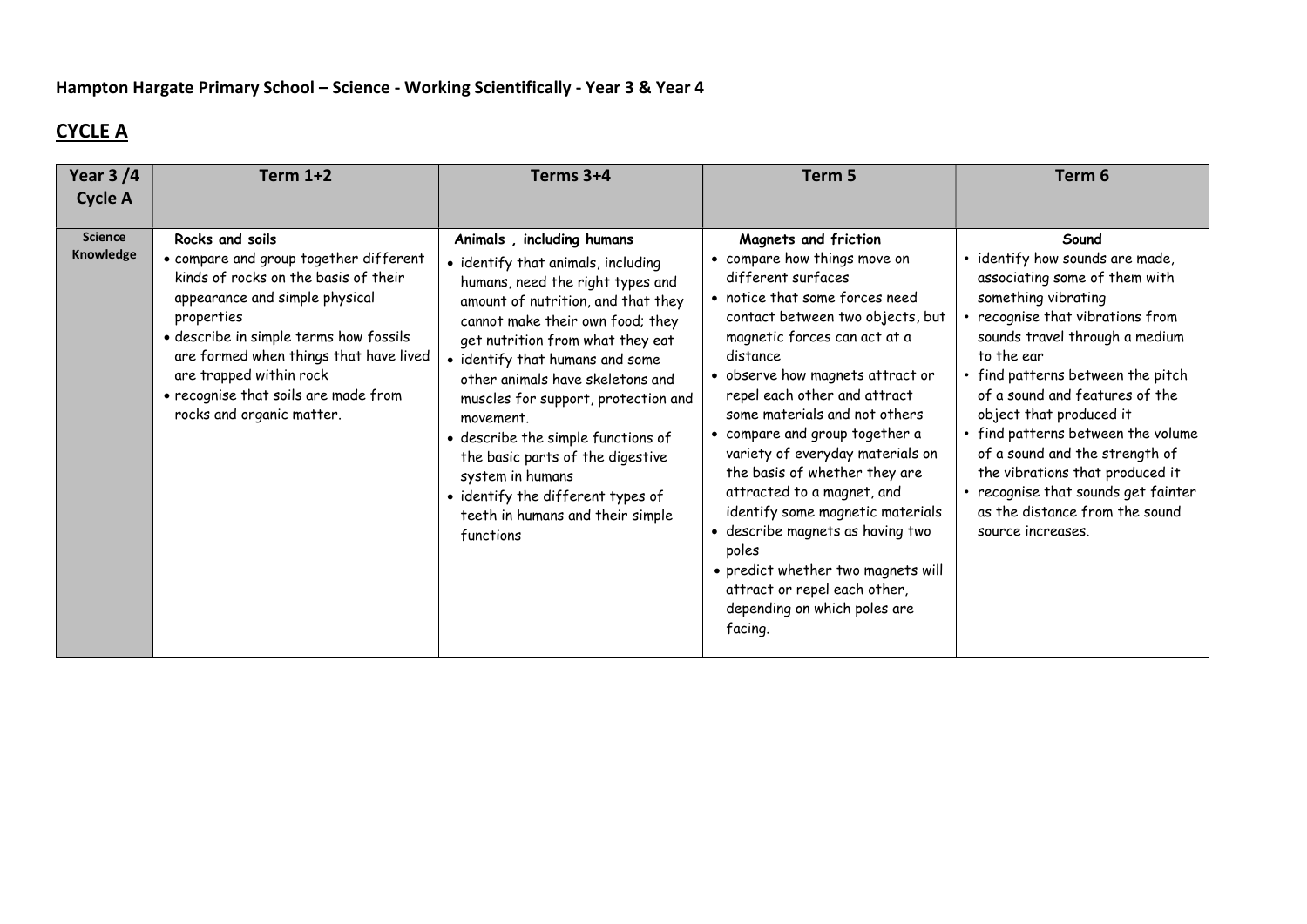| <b>Scientifically</b><br><b>Red= must</b><br>be done<br>nber =<br>is will be<br>a easy link | comparative and fair tests<br>making systematic and careful<br>observations and, where appropriate,<br>taking accurate measurements using<br>standard units, using a range of<br>equipment, including thermometers and<br>dataloggers.<br>Gathering, recording, classifying and<br>presenting data in a variety of ways to<br>help in answering questions.<br>recording findings using simple<br>scientific language, drawings, labelled<br>diagrams, keys, bar charts, and tables<br>reporting on findings from enquiries,<br>including oral and written explanations,<br>displays or presentations of results<br>and conclusions<br>using results to draw simple<br>conclusions, make predictions for new<br>values, suggest improvements and raise<br>further questions<br>identifying differences, similarities or<br>changes related to simple scientific<br>ideas and processes<br>using straightforward scientific<br>evidence to answer questions or to<br>support their findings | enquiries, comparative and fair<br>tests<br>making systematic and careful<br>observations and, where<br>appropriate, taking accurate<br>measurements using standard units,<br>using a range of equipment,<br>including thermometers and<br>dataloggers.<br>Gathering, recording, classifying<br>and presenting data in a variety of<br>ways to help in answering questions.<br>recording findings using simple<br>scientific language, drawings,<br>labelled diagrams, keys, bar charts,<br>and tables<br>reporting on findings from<br>enquiries, including oral and written<br>explanations, displays or<br>presentations of results and<br>conclusions<br>using results to draw simple<br>conclusions, make predictions for<br>new values, suggest improvements<br>and raise further questions<br>identifying differences, similarities<br>or changes related to simple<br>scientific ideas and processes<br>using straightforward scientific<br>evidence to answer questions or to<br>support their findings. | enquiries, comparative and fair<br>tests<br>· making systematic and careful<br>observations and, where<br>appropriate, taking accurate<br>measurements using standard<br>units, using a range of equipment,<br>including thermometers and<br>dataloggers.<br>· Gathering, recording, classifying<br>and presenting data in a variety of<br>ways to help in answering<br>questions.<br>· recording findings using simple<br>scientific language, drawings,<br>labelled diagrams, keys, bar charts,<br>and tables<br>• reporting on findings from<br>enquiries, including oral and<br>written explanations, displays or<br>presentations of results and<br>conclusions<br>· using results to draw simple<br>conclusions, make predictions for<br>new values, suggest improvements<br>and raise further questions<br>· identifying differences,<br>similarities or changes related to<br>simple scientific ideas and<br>processes<br>using straightforward scientific<br>evidence to answer questions or<br>to support their findings. | enquiries, comparative and fair<br>tests<br>· making systematic and careful<br>observations and, where<br>appropriate, taking accurate<br>measurements using standard<br>units, using a range of equipment,<br>including thermometers and data<br>loggers<br>· gathering, recording, classifying<br>and presenting data in a variety<br>of ways to help in answering<br>questions<br>• recording findings using simple<br>scientific language, drawings,<br>labelled diagrams, keys, bar<br>charts, and tables<br>• reporting on findings from<br>enquiries, including oral and<br>written explanations, displays or<br>presentations of results and<br>conclusions<br>· using results to draw simple<br>conclusions, make predictions for<br>new values, suggest<br>improvements and raise further<br>questions<br>· identifying differences,<br>similarities or changes related to<br>simple scientific ideas and<br>processes<br>· using straightforward scientific<br>evidence to answer questions or<br>to support their findings.<br>$\bullet$ |
|---------------------------------------------------------------------------------------------|-------------------------------------------------------------------------------------------------------------------------------------------------------------------------------------------------------------------------------------------------------------------------------------------------------------------------------------------------------------------------------------------------------------------------------------------------------------------------------------------------------------------------------------------------------------------------------------------------------------------------------------------------------------------------------------------------------------------------------------------------------------------------------------------------------------------------------------------------------------------------------------------------------------------------------------------------------------------------------------------|-------------------------------------------------------------------------------------------------------------------------------------------------------------------------------------------------------------------------------------------------------------------------------------------------------------------------------------------------------------------------------------------------------------------------------------------------------------------------------------------------------------------------------------------------------------------------------------------------------------------------------------------------------------------------------------------------------------------------------------------------------------------------------------------------------------------------------------------------------------------------------------------------------------------------------------------------------------------------------------------------------------------|-------------------------------------------------------------------------------------------------------------------------------------------------------------------------------------------------------------------------------------------------------------------------------------------------------------------------------------------------------------------------------------------------------------------------------------------------------------------------------------------------------------------------------------------------------------------------------------------------------------------------------------------------------------------------------------------------------------------------------------------------------------------------------------------------------------------------------------------------------------------------------------------------------------------------------------------------------------------------------------------------------------------------------------|------------------------------------------------------------------------------------------------------------------------------------------------------------------------------------------------------------------------------------------------------------------------------------------------------------------------------------------------------------------------------------------------------------------------------------------------------------------------------------------------------------------------------------------------------------------------------------------------------------------------------------------------------------------------------------------------------------------------------------------------------------------------------------------------------------------------------------------------------------------------------------------------------------------------------------------------------------------------------------------------------------------------------------------------------|
|---------------------------------------------------------------------------------------------|-------------------------------------------------------------------------------------------------------------------------------------------------------------------------------------------------------------------------------------------------------------------------------------------------------------------------------------------------------------------------------------------------------------------------------------------------------------------------------------------------------------------------------------------------------------------------------------------------------------------------------------------------------------------------------------------------------------------------------------------------------------------------------------------------------------------------------------------------------------------------------------------------------------------------------------------------------------------------------------------|-------------------------------------------------------------------------------------------------------------------------------------------------------------------------------------------------------------------------------------------------------------------------------------------------------------------------------------------------------------------------------------------------------------------------------------------------------------------------------------------------------------------------------------------------------------------------------------------------------------------------------------------------------------------------------------------------------------------------------------------------------------------------------------------------------------------------------------------------------------------------------------------------------------------------------------------------------------------------------------------------------------------|-------------------------------------------------------------------------------------------------------------------------------------------------------------------------------------------------------------------------------------------------------------------------------------------------------------------------------------------------------------------------------------------------------------------------------------------------------------------------------------------------------------------------------------------------------------------------------------------------------------------------------------------------------------------------------------------------------------------------------------------------------------------------------------------------------------------------------------------------------------------------------------------------------------------------------------------------------------------------------------------------------------------------------------|------------------------------------------------------------------------------------------------------------------------------------------------------------------------------------------------------------------------------------------------------------------------------------------------------------------------------------------------------------------------------------------------------------------------------------------------------------------------------------------------------------------------------------------------------------------------------------------------------------------------------------------------------------------------------------------------------------------------------------------------------------------------------------------------------------------------------------------------------------------------------------------------------------------------------------------------------------------------------------------------------------------------------------------------------|